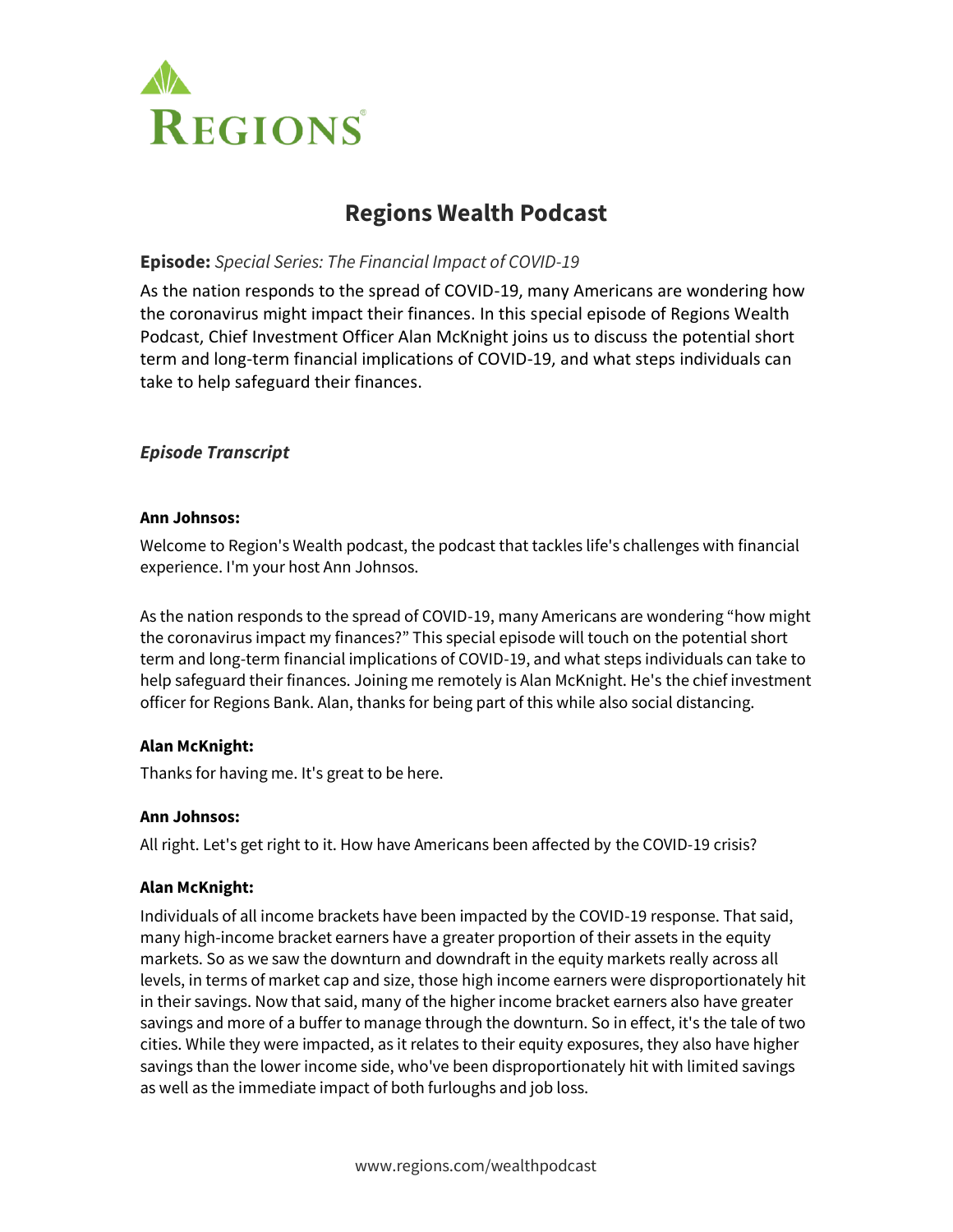

## **Ann Johnsos:**

The full impact of COVID-19 has likely yet to be felt. What steps can individuals take to safeguard their finances?

# **Alan McKnight:**

Well, as Thomas Payne wrote back in 1776, these are the times that try men's souls, and in an aptly named book, The Crisis. And that's what we're experiencing right now in that, as an individual, you have to work against the desire to make poor choices in a time like this. And the key to that is having a plan and goals. Or as we like to call it the belt and suspenders approach, and the fact that what you can't do is rely upon the noise that you hear in day to day media, social media, because that's only going to cloud your judgment.

As real estate developers often say, "Location, location, location." We would argue that the key is, "Liquidity, liquidity, liquidity." Ensuring that you have ample liquidity to manage in even the worst draconian environment or further rolling epidemics is the most critical point for any individual investor, because even the most resilient professions are hit in a time like this. Professions such as dentists, owners of hair salons, doctors, really going down a list of various professions, jobs, business owners, are all being hit in the impact of COVID-19 with the closures. And therefore, it's critical to understand how much risk can you take, how much liquidity is needed, even in the worst case scenario. And then ensuring that you don't wake up at night worried about whether or not you will have enough money, whether you can take on the appropriate level of risk. Again, coming back to this concept of focus on what you can control, your goals and your plan, and the rest will follow suit.

# **Ann Johnsos:**

So what mistakes have you seen clients make during tough economic times?

# **Alan McKnight:**

Well, first and foremost, the most obvious mistake that is made is panic in selling. So we've experienced the 2008 and 2009 crisis. Many experienced the 2000 tech bubble, the Asian debt crisis, or going far enough back to 1987 and the sell off that ensued in the markets then. In each of those cases, there are a litany of folks who immediately panic, worry, and begin to sell. And they sell indiscriminately without any real sense of value. And unfortunately it hits the classic theme of buying high and selling low.

And there's the desire to exit from all risk assets and during those time periods, then chasing assets as they come back up. I'm always reminded of some advice that I received earlier in my career from a trader that I worked with. When he was asked, "What do you do if you feel compelled to double down on a losing position?" And his comment was always, "I put my finger in the drawer and slam it a few times until the feeling goes away." And I think that's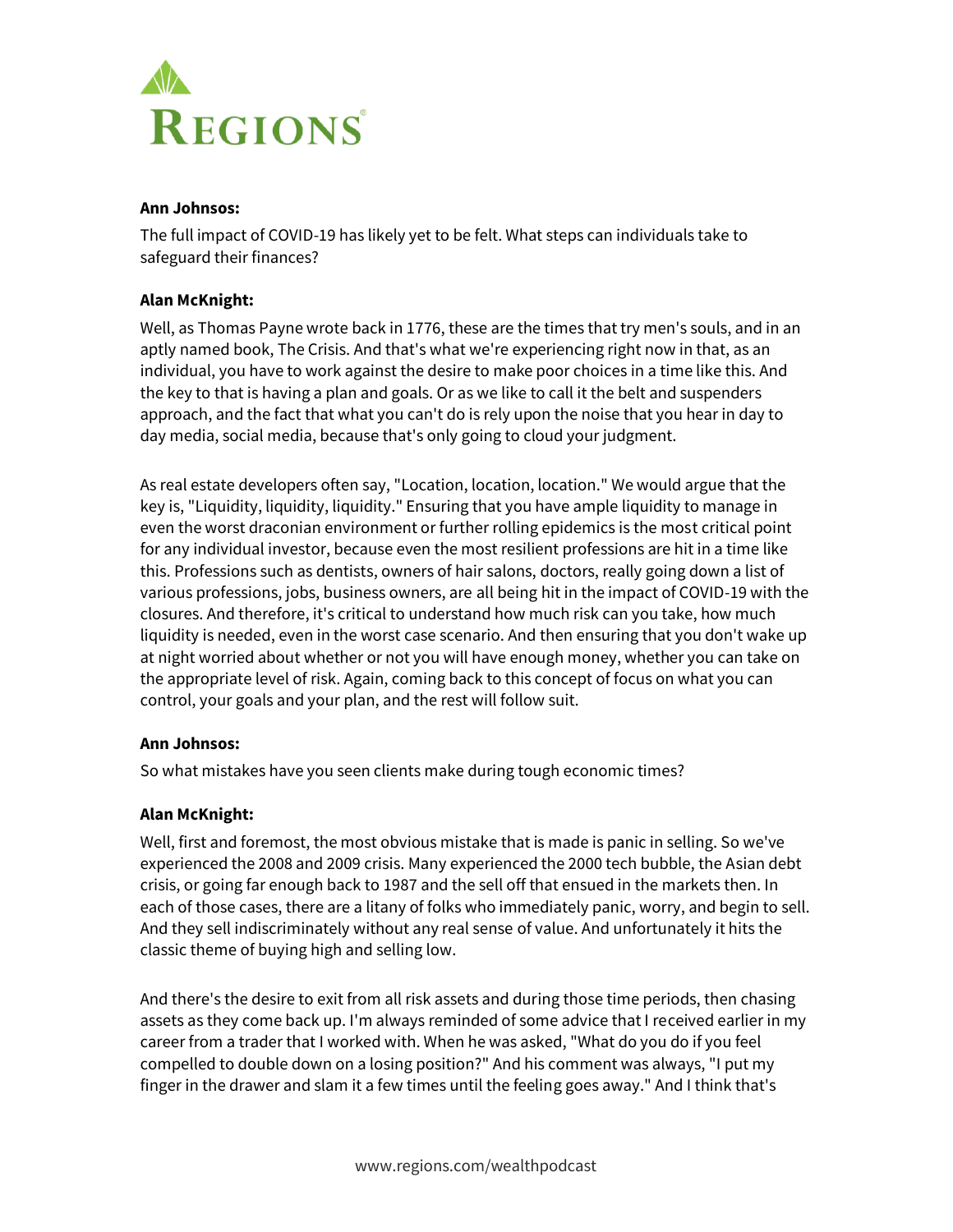

indicative of what most people should be thinking about and doing. Unfortunately, it's easy to get caught up in the noise.

#### **Ann Johnsos**:

What benefits does the CARES Act have on this audience, particularly when it comes to IRAs?

#### **Alan McKnight:**

The benefits are twofold. One, required minimum distributions from IRAs, 401(k)s, 403(b)s and other retirement plans have been suspended, with the rationale that RMDs are based off of the prior year balances in 2019. And therefore, the government didn't want to penalize those savers as they had to enact the required minimum distributions. Number two, it created the ability for individuals to withdraw up to \$100,000 from retirement accounts, from a 401k or an IRA account, in total without having to pay a 10% penalty if they are under 59 and a half. So net net, the benefit is that those savers and those folks who have put money into retirement plans have a lot more flexibility to ensure that they're able to navigate through this very difficult time.

#### **Ann Johnsos:**

So Allen, how should I alter my savings strategy and how should I alter my borrowing strategy?

# **Alan McKnight:**

Savings and borrowing really go hand in hand. So when you think about the savings strategy, it's key to understand what are your plans and your goals? Are you still on track and what levers can you pull to ensure that you get back on track if you weren't before. So understanding how has the most recent market downdraft impacted your savings? What does it look like going forward? And are there any changes to the model that may need to be included, such as the need for greater cash flow, the ability to take on more or less risk and then follow forth from there to understand what the actual percentage should be on a go forward basis.

And in many cases that may mean a short-term increase in savings, while then being able to come back to the original number at a later date as the economy begins to normalize. On the borrowing front, the question would be around liquidity. As we talked about earlier in the podcast, liquidity is king and understanding how much do you need and how can borrowing be utilized there versus your savings? What we do know is that interest rates are at their lowest level in history, so right now is a fantastic time to borrow if you already have ample liquidity, but you may have short term needs that you would rather not sell assets to generate or to cover for. What we don't recommend is taking on more risk as it relates to borrowing when it's unneeded and you may have liquidity in other parts of your portfolio.

#### **Anne Johnsos:**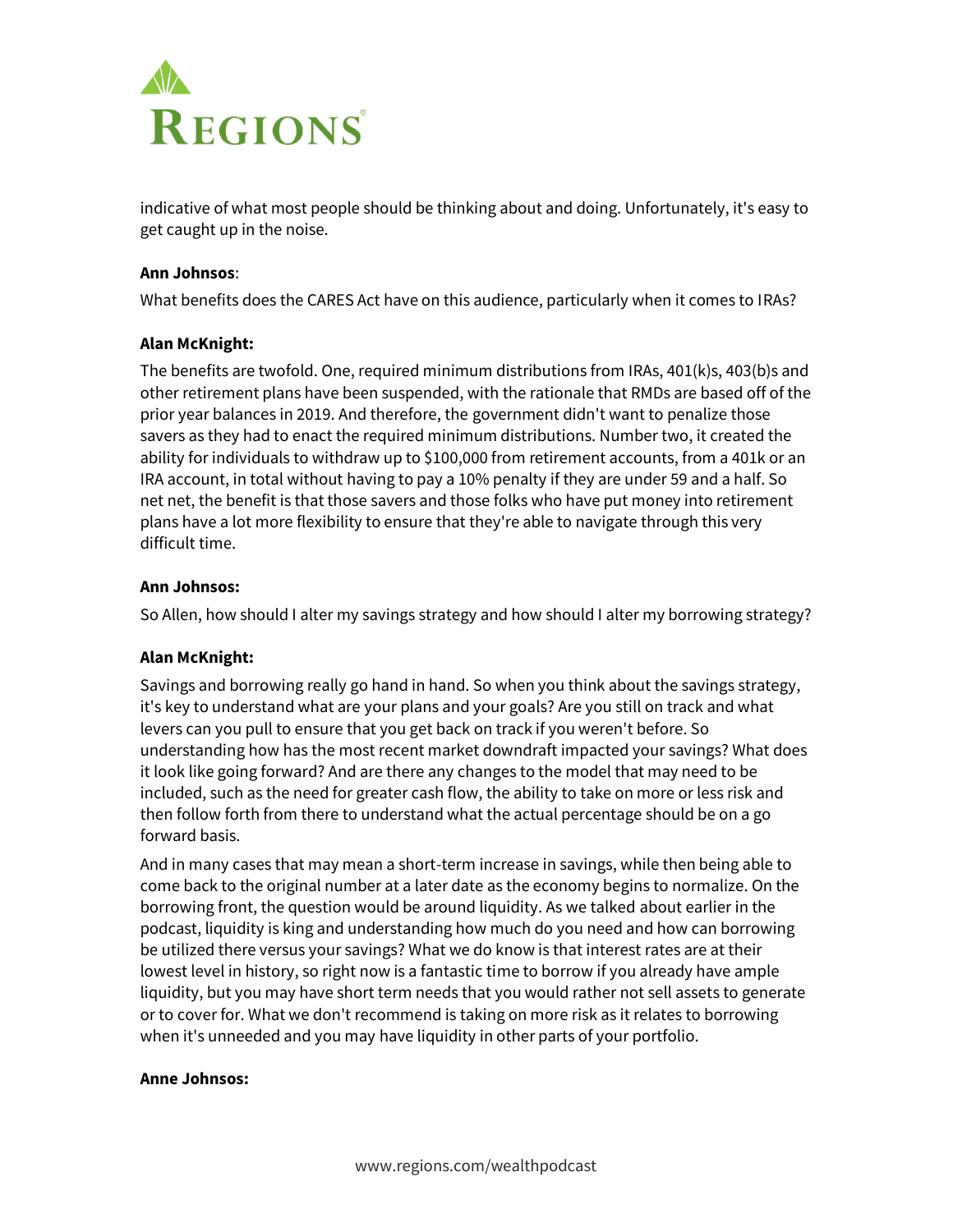

Okay. So you mentioned the low rate environment. In what ways is this low rate environment different from a typical one?

## **Alan McKnight:**

Borrowing costs are actually at all time lows and that's because central banks around the world have stepped in to intervene to ensure that there's ample liquidity and breadth to the credit markets and high quality borrowers can actually demand incredible terms right now in refinancings, whether that is on a personal front with mortgages or home equity loans or at the corporate level. Now that said, because of this artificially low environment and the intervention by these central banks, it's not the normal scenario that we've seen historically. And specifically, it's due to a health pandemic rather than a specific economic issue, such as in 2008 and 2009 with the housing crisis, the tech bubble of 2000, 2001, or the Asian debt crisis of '97, '98.

We are not used to having to deal with a health pandemic. We really haven't seen anything of this nature at a global scale since the 1918, 1919 Spanish flu. And therefore, rates are low and will probably remain low for an indefinite period. But there is great difficulty in forecasting the economic environment going forward. So borrowers may want to wait until they have a better understanding of what that looks like before they take on more debt.

#### **Anne Johnsos:**

Finally, we like to leave our listeners with some key takeaways, something they can tell their friends as they communicate through conference calls or web meetings or however else. Is there anything you'd like to make sure people know?

#### **Alan McKnight:**

So for those who've ever traveled to New York, there are two lions that sit in front of the New York Public Library. They were originally named for the benefactors of the library, but they were actually renamed by Mayor Fiorello La Guardia in the 1930s during the depths of the Depression and they were renamed to Patience and Fortitude. And we think that's emblematic of how investors should handle the situation today, with both patience and fortitude. And that means start with your plan, review your goals and objectives and your risk tolerance, understand where you fall on that landscape of your plan today to understand am I below plan now? Am I taking on too much risk, too little risk? And what are the levers that I can pull to ensure that I either get back on track or ensure that I can sleep easy at night and not worry about the course and defining success along the way. So we recommend to our audience that they engage with their advisors, with their portfolio managers at this time. Don't get caught up in the noise and stay focused on what you can control.

#### **Anne Johnsos:**